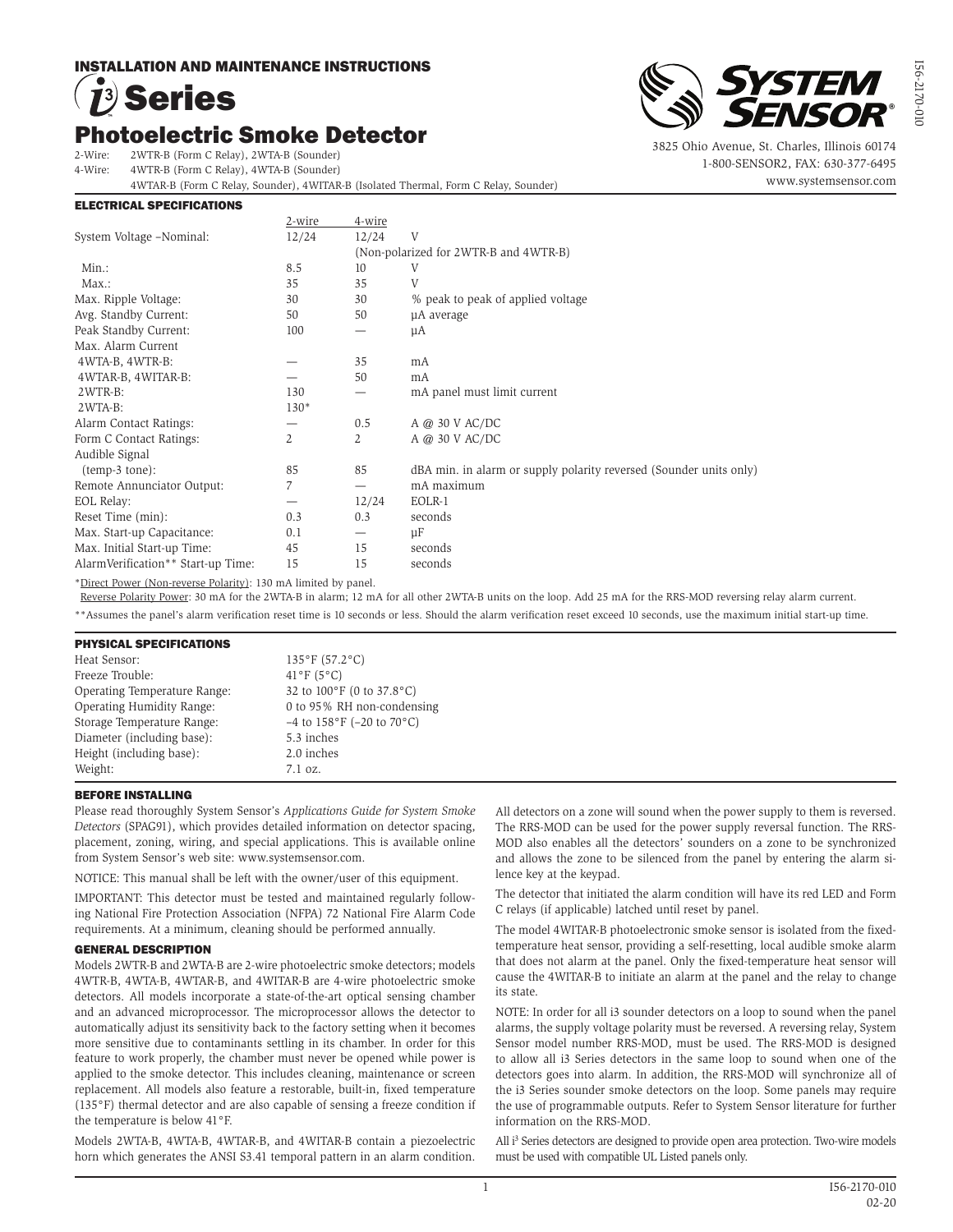When used with an "i<sup>3</sup> Ready" control panel or the i<sup>3</sup> Series 2W-MOD2 module (refer to installation manual), the 2WTR-B and 2WTA-B are capable of generating a "maintenance needed" signal. The 2W-MOD2 can indicate a need for cleaning, replacement, or a freeze trouble at the control panel or module.

# **AWARNING**

The 2W-MOD2 has replaced the previous model number 2W-MOD. To ensure proper remote maintenance signaling capabilities, do not use the 2W-MOD with i 3 model numbers 2WTR-B and 2WTA-B.

Installation of the 2WTR-B, 2WTA-B, 4WTR-B, 4WTA-B, 4WTAR-B, and 4WITAR-B detectors is simplified by the use of a mounting base that may be pre-wired to the system, allowing the detector to be easily installed or removed. The mounting base installation is further simplified by the incorporation of features compatible with drywall fasteners.

Two LEDs on the detector provide a local visual indication of the detector's status:

# TABLE 1: DETECTOR LED MODES

|                    | Green LED    | Red LED      |
|--------------------|--------------|--------------|
| Power-up           | Blink 10 sec | Blink 10 sec |
| Normal (standby)   | Blink 5 sec  |              |
| Out of sensitivity |              | Blink 5 sec  |
| Freeze Trouble     |              | Blink 10 sec |
| Alarm              |              | Solid        |

During an initial power-up delay, the red and green LEDs will blink synchronously once every ten seconds. It will take approximately 80 seconds for the detector to finish the power-up cycle (see Table 2).

TABLE 2: POWER-UP SEQUENCE FOR LED STATUS INDICATION\*

| Condition                                  | Duration   |
|--------------------------------------------|------------|
| Initial LED Status Indication              | 80 seconds |
| Initial LED Status Indication              | 4 minutes  |
| (if excessive electrical noise is present) |            |

\*Refer to Electrical Specifications for start-up time in conjunction with panel alarm verification.

NOTE: If, during power-up, the detector determines there is excessive electrical noise in the system such as those caused by improper grounding of the system or the conduit, both LEDs will blink for up to 4 minutes before displaying detector status (see Table 2).

After power-up has completed and the detector is functioning normally within its listed sensitivity range, the green LED blinks once every five seconds. If the detector is in need of maintenance because its sensitivity has shifted outside the listed limits, the red LED blinks once every five seconds. When the detector is in the alarm mode, the red LED latches on. The LED indication must not be used in lieu of the tests specified under Testing. In a freeze trouble condition, the red LED will blink once every 10 seconds (refer to Table 1).

To measure the detector's sensitivity, the i3 Series Model SENS-RDR Infrared Sensitivity Reader tool (see Figure 4) should be used. Refer to instructions manual D100-98-00 for the proper use of the SENS-RDR.

Models 2WTR-B and 2WTA-B also include an output that allows an optional Model RA400Z/RA100Z Remote Annunciator to be connected.

# **MOUNTING**

General spacing guidelines are  $30'' \times 30''$ , with each detector covering 900 ft<sup>2</sup> under maximum conditions.

Consult NFPA 72, the local Authority Having Jurisdiction (AHJ), and/or applicable codes for specific information regarding the spacing and placement of smoke detectors.

Each i<sup>3</sup> Series detector is supplied with a mounting base that can be ceiling- or wall-mounted:

- 1. To a single gang box, or
- 2. To a 31⁄2-inch or 4-inch octagonal box, or
- 3. To a 4-inch square box with a plaster ring, or
- 4. Direct mount or to ceiling using drywall fasteners.

### FIGURE 1: MOUNTING OF DETECTOR



S0121-00

The i<sup>3</sup> Series heads and bases are keyed so that all heads will only fit into their respective bases. One model 4-wire relay base will accept the 4WTR-B, 4WTAR-B and 4WITAR-B detector heads and no others. The 2WTR-B, 2WTA-B and 4WTA-B will only fit into their respective mounting bases and no others. The heads and bases are clearly identified as either 2-wire or 4-wire. When mounting the i<sup>3</sup> Series, ensure that the head is mounted to the correct base, and the test switch is aligned with the tamper release tab.

# TAMPER-RESISTANT FEATURE

The i<sup>3</sup> Series detectors include a tamper-resistant feature that prevents removal from the mounting base without the use of a tool. To engage the tamper-resistant feature, cut the small plastic tab located on the mounting base (Figure 2), and then install the detector. To remove the detector from the base once it has been made tamper resistant, use a small screwdriver to depress the square tamper release tab, located on the skirt of the mounting base, and turn the detector counterclockwise.

# INSTALLATION GUIDELINES

The i<sup>3</sup> Series detectors represent an advancement over the previous sounder and Form C relay models and are designed to be used with the 2W-MOD2 and RRS-MOD only. Do not mix detector models on a zone.

# FIGURE 2: TAMPER-RESISTANT FEATURE



# WIRING INSTALLATION GUIDELINES

All wiring must be installed in compliance with the NFPA 70, National Electrical Code, applicable state and local codes, and any special requirements of the local Authority Having Jurisdiction.

Proper wire gauges should be used. The conductors used to connect smoke detectors to the alarm control panel and accessory devices should be colorcoded to reduce the likelihood of wiring errors. Improper connections can prevent a system from responding properly in the event of a fire.

The screw terminals in the mounting base will accept 14–22 gauge wire. For best system performance, all wiring should be installed in separate grounded conduit; do not mix fire alarm system wiring in the same conduit as any other electrical wiring. Twisted pair may be used to provide additional protection against extraneous electrical interference.

Wire connections are made by stripping approximately 1⁄4-inch of insulation from the end of the feed wire, inserting it into the proper base terminal, and tightening the screw to secure the wire in place. Do not put wires more than 2 gauge apart under the same clamping plate.

# TWO-WIRE COMPATIBILITY

System Sensor two-wire smoke detectors are marked with a compatibility identifier located on the label on the back of the product. For two-wire models 2WTR-B and 2WTA-B, connect detectors only to compatible alarm control panels as identified by System Sensor's two-wire compatibility chart, available at www.systemsensor.com.

NOTE: Models 2WTR-B and 2WTA-B are not to be installed on initiating circuits containing other makes/models of smoke detectors.

NOTE: Style D initiating circuits require the use of a 2W-MOD2 for models 2WTR-B and 2WTA-B.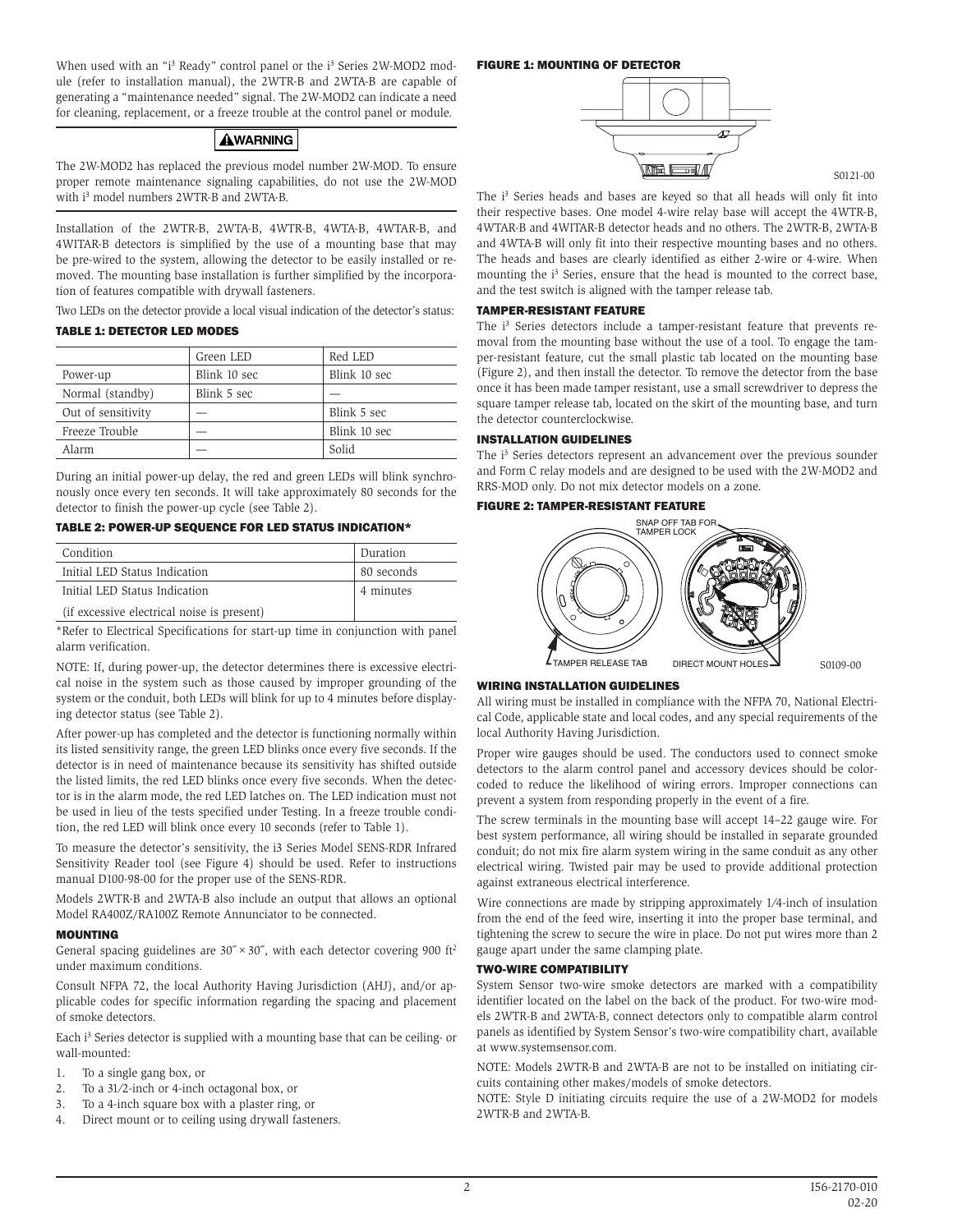# WIRING DIAGRAMS FIGURE 3A: WIRING DIAGRAM, 2WTR-B AND 2WTA-B



NOTE: FOR ALL COMPATIBLE ADEMCO PANELS, DO NOT EXCEED 30 OHMS LINE IMPEDANCE.

NOTE: ONLY ONE 2WTR-B DETECTOR PER ZONE CAN BE USED.

NOTE: Only one 2WTA-B detector shall be installed on a zone, unless the panel switches the zone to a reverse polarity, non-current limited power supply. For panels that do not provide this feature, a reversing relay, System Sensor model RRS-MOD, may be used. When utilized with the 2WTA-B, it allows for more than one detector to be utilized on a loop. Some panels may require the use of programmable outputs. Refer to System Sensor literature for further information on the RRS-MOD. The 2WTA-B detector shall not be mixed with other 2-wire detectors on the same zone.

# **ACAUTION**

Any 2-wire i 3 smoke detector (2W-B, 2WT-B, 2WTA-B, or 2WTR-B) wired in the Style D initiating device circuit (IDC) configuration requires the use of a 2W-MOD2 module. This is because fire alarm control panels vary by manufacturer on the implementation of Style D circuits. Therefore, the only way to insure proper operation of 2-wire i 3 smoke detectors (2W-B, 2WT-B, 2WTA-B, or 2WTR-B) on Style D IDC's is to use a 2W-MOD2 module. Refer to the 2W-MOD2 installation manual, document D500-46-00, for Style D wiring diagrams. The 2W-MOD2 installation manual may be downloaded from the System Sensor web site at www.systemsensor.com.

# FIGURE 3B: WIRING DIAGRAM, 4WTR-B, 4WTA-B, 4WTAR-B, AND 4WITAR-B



# **AWARNING**

Remove power from alarm control unit or initiating device circuits before installing detectors.

NOTE: To install units so that corresponding LEDs are lined up, refer to the "Green LED" indicator on the base.

- 1. Wire the mounting base screw terminals per Figure 3a or Figure 3b, as applicable.
- 2. Place detector on the base and rotate clockwise. The detector will drop into the base and lock into place with a "click".
- 3. After all detectors have been installed, apply power to the alarm control unit.
- 4. Test each detector as described in Testing.
- 5. Reset all the detectors at the alarm control unit.
- 6. Notify the proper authorities that the system is in operation.

# **ACAUTION**

Dust covers are an effective way to limit the entry of dust into the smoke detector sensing chamber during construction. However, they may not completely prevent airborne dust particles from entering the detector. Therefore, System Sensor recommends the removal of detectors before beginning construction or other dust producing activity. When returning the system to service, be sure to remove the dust covers from any detectors that were left in place during construction.

# **ACAUTION**

Smoke detectors are not to be used with detector guards unless the combination has been evaluated and found suitable for that purpose.

# **ACAUTION**

When using the RRS-MOD with model 2WTA-B, do not mix the 2WTA-B with other model smoke detectors and dry contact closure devices, including mechanical heat detectors, manual pull stations and waterflow switches. Such mixing can cause a direct short on the auxiliary power terminals, damaging the control panel's internal circuitry and/or damage devices connected to the initiating device circuit.

# TESTING

Detectors must be tested after installation and following maintenance.

NOTE: Before testing, notify the proper authorities that maintenance is being performed and the system will be temporarily out of service. Disable the zone or system undergoing maintenance to prevent any unwanted alarms.

Ensure proper wiring and power is applied. *After power up, allow 80 seconds for the detector to stabilize before testing.*

Test i 3 Series detectors as follows:

# A. TEST SWITCH

- 1. An opening for the recessed test switch is located on the detector housing (See Figure 4).
- 2. Insert a small screwdriver or allen wrench (0.18˝ max.) into the test switch opening; push and hold.
- 3. If the detector is within the listed sensitivity limits, the detector's red LED should light within one second.

# FIGURE 4: RECESSED TEST SWITCH OPENING AND SENS-RDR POSITION



# B. SMOKE ENTRY TEST

Canned aerosol simulated smoke (canned smoke agent) may be used for smoke entry testing of the smoke detector. Tested and approved aerosol smoke products are:

| <b>MANUFACTURER</b>       | <b>MODEL</b>      |
|---------------------------|-------------------|
| Home Safeguard Industries | 25S, 30S          |
| SDi                       | CHEK02 and CHEK06 |
| SDi                       | SOLOA4            |
| SDi                       | SMOKESABRE-01     |

When used properly, the canned smoke agent will cause the smoke detector to go into alarm. Refer to the manufacturer's published instructions for proper use of the canned smoke agent.